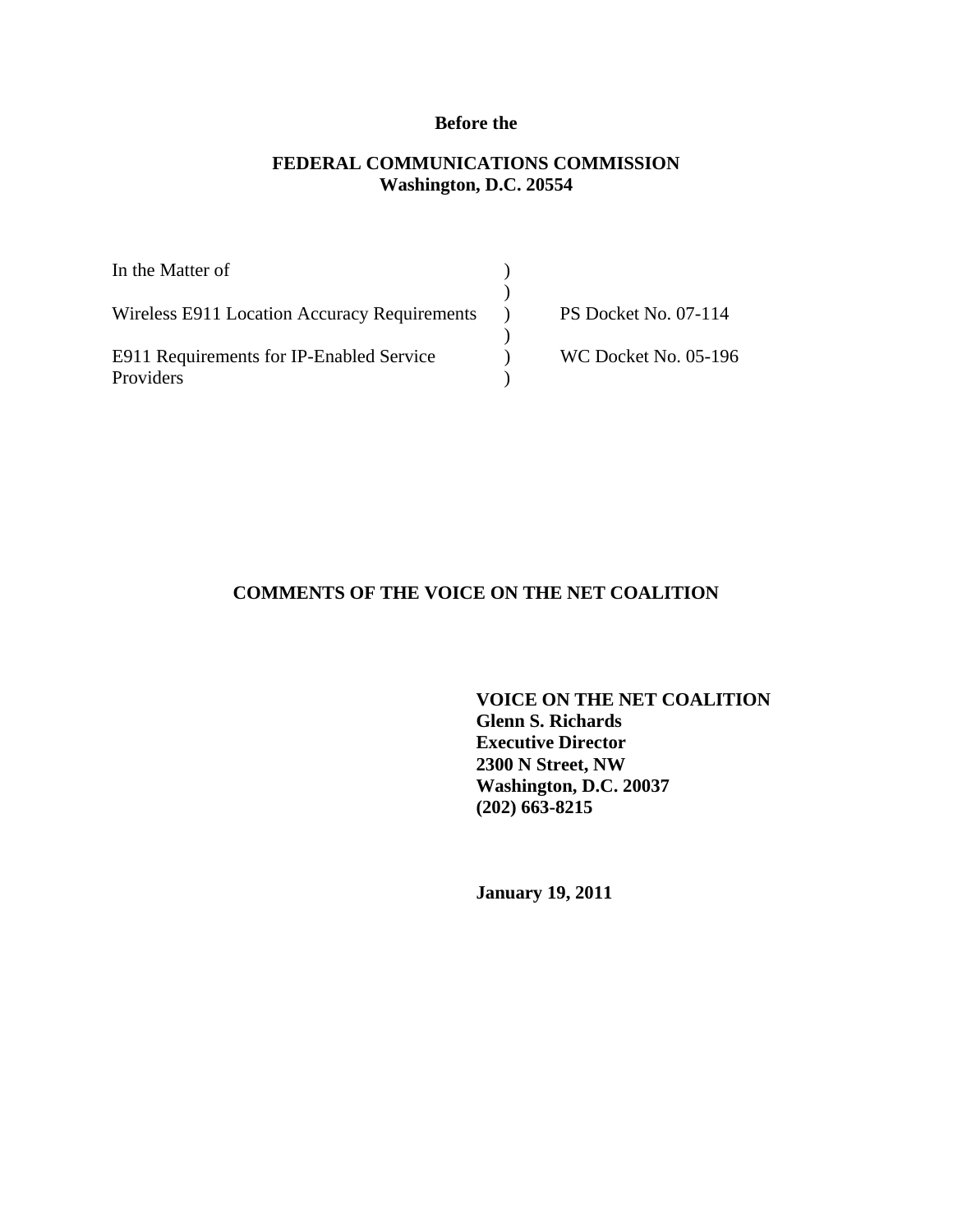# **Table of Contents**

| I. Technical and Operational Obstacles to Providing ALI on Nomadic VoIP 911 Calls 6 |
|-------------------------------------------------------------------------------------|
| II. The Commission Should Not Expand VoIP 911 Requirements at this Time 11          |
|                                                                                     |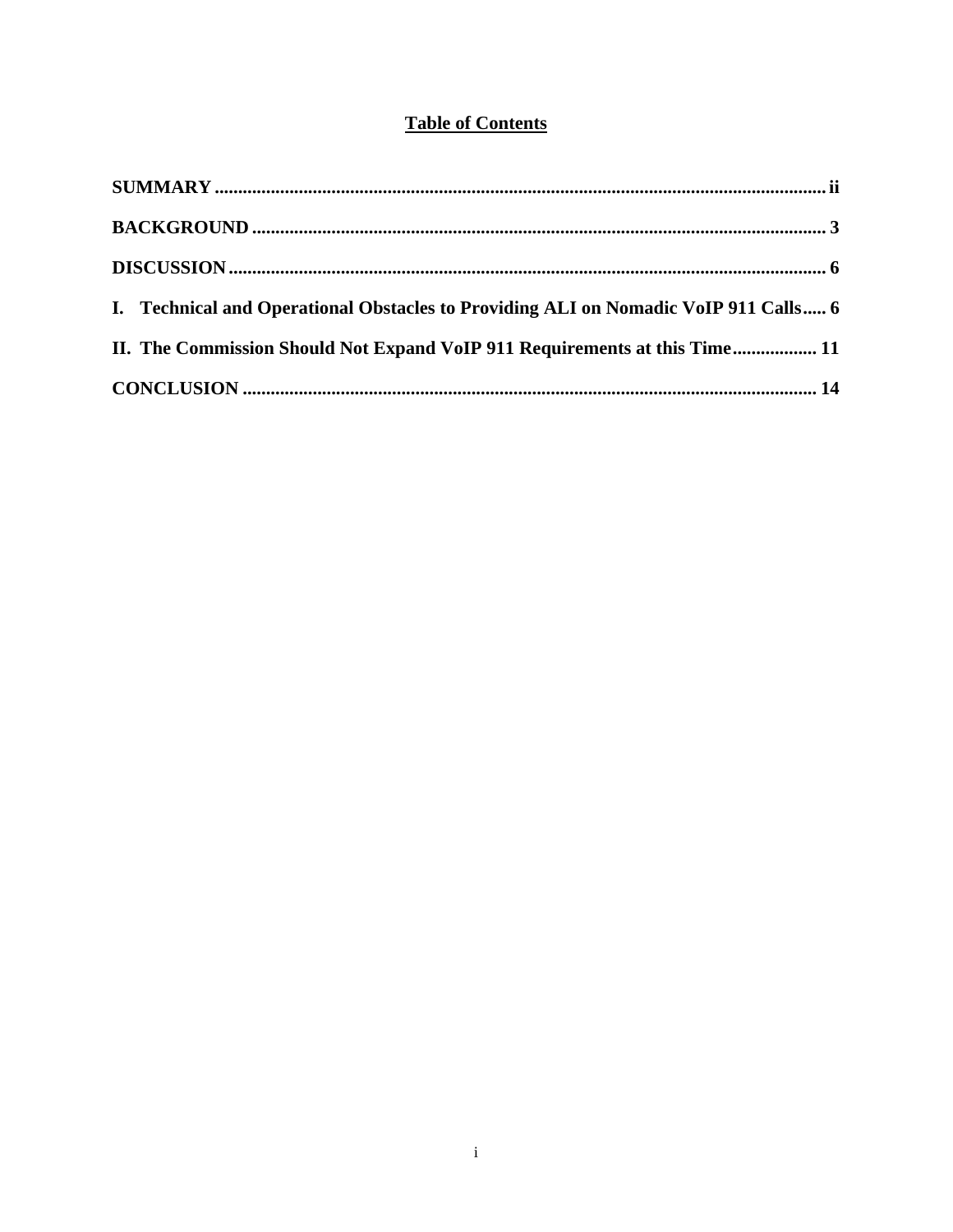#### **SUMMARY**

The Voice on the Net Coalition welcomes the opportunity to work with the Commission, industry and public safety organization to improve the delivery of emergency services in the United States with Internet Protocol (IP) enabled technologies. The VON Coalition and its members played a key role in facilitating the adoption of and compliance with the current E911 obligations for interconnected VoIP providers. The Commission's decision to require interconnected VoIP providers to deliver E911 to its consumers was based in large part on consumer expectations regarding use of VoIP as a replacement telephone service. Wisely, the Commission recognized that various certain VoIP products, devices, services or applications might be an incidental part of the product while others would be adopted by consumers to enhance or supplement (and not replace) their primary voice communications. Expanding E911 obligations to IP-communications services that that fall outside the interconnected VoIP definition at this time would be a costly endeavor, with limited benefits to consumers or public safety. VON thus recommends that the Commission proceed cautiously as it considers expanding the existing E911 obligations to new communications services, applications, and devices.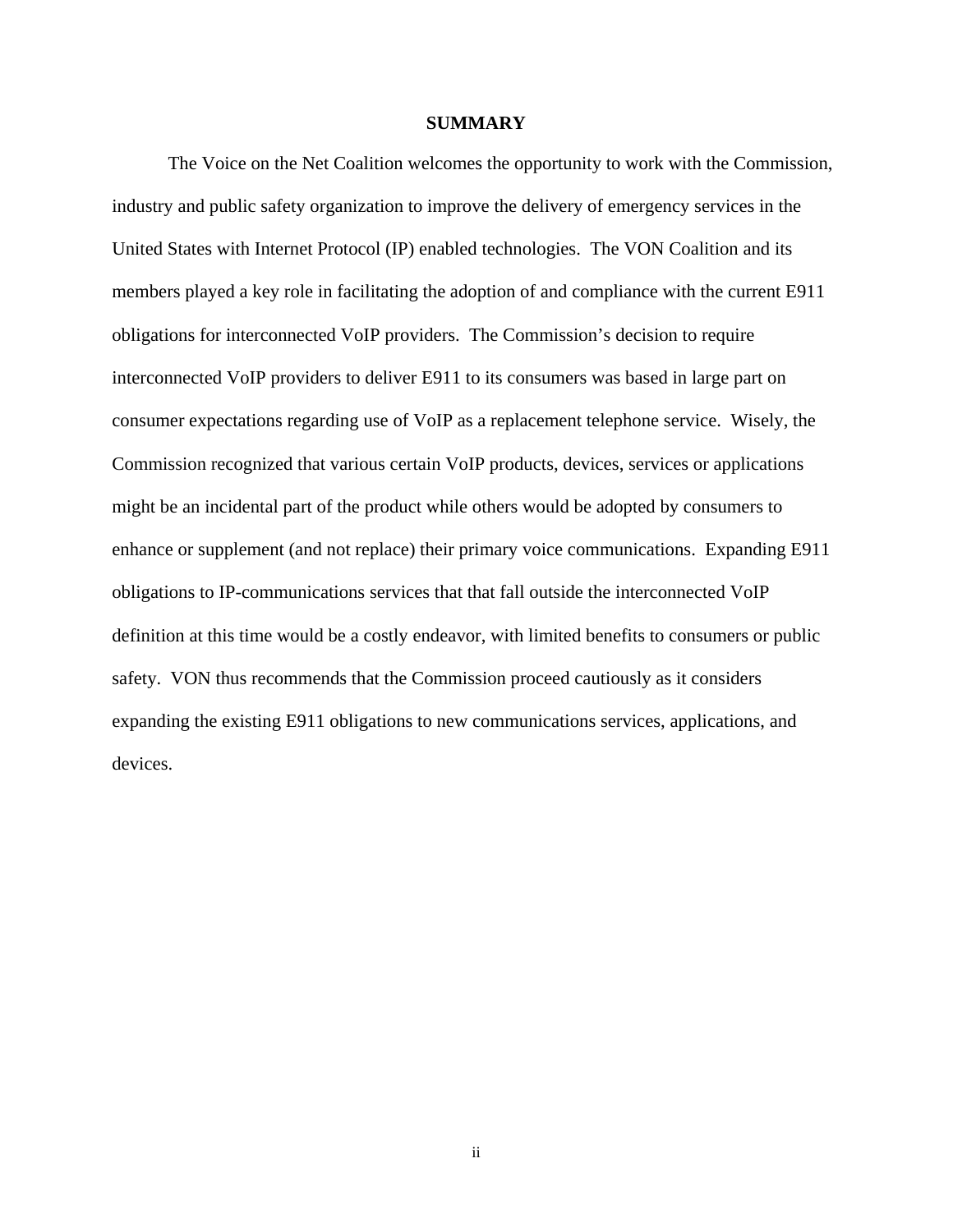#### **Before the**

# **FEDERAL COMMUNICATIONS COMMISSION Washington, D.C. 20554**

| In the Matter of                             |                             |
|----------------------------------------------|-----------------------------|
|                                              |                             |
| Wireless E911 Location Accuracy Requirements | <b>PS Docket No. 07-114</b> |
|                                              |                             |
| E911 Requirements for IP-Enabled Service     | WC Docket No. 05-196        |
| Providers                                    |                             |

#### **COMMENTS OF THE VOICE ON THE NET COALITION**

The Voice on the Net Coalition  $(VON)^1$  hereby submits these comments in response to the Notice of Inquiry issued in the above-referenced proceeding.<sup>2</sup> The VON Coalition welcomes the Commission's inquiry into how the delivery of emergency services in the United States can be improved by harnessing the power of broadband and Internet Protocol (IP) enabled technologies. However, expanding obligations to Voice over Internet Protocol ("VoIP") market segments that fall outside the interconnected VoIP definition prior to the transition to a Next Generation (NG) 911 network would be a costly endeavor requiring retrofitting of technology to become backward compatible to the legacy 911 system, yielding no real benefits to consumers or

<sup>&</sup>lt;sup>1</sup> The VON Coalition works to advance regulatory policies that enable Americans to take advantage of the promise and potential of IP enabled communications. VON Coalition members are developing and delivering voice and other communications applications that may be used over the Internet. VON Coalition members include AT&T, Broadvox, Google, iBasis, Microsoft, Skype, T-Mobile, Vonage and Yahoo.

<sup>2</sup> *Wireless E911 Location Accuracy Requirements; E911 Requirements for IP-Enabled Service Providers, Further Notice of Proposed Rulemaking and Notice of Inquiry (NOI),* WC Docket No. 05-196, FCC 10-177. (rel. September 23, 2010). Comments in this proceeding were originally due January 3, 2011, but the date was extended to January 19, 2011. *Order,* WC Docket No. 05-196, DA 10-2267 (rel. December 1, 2010).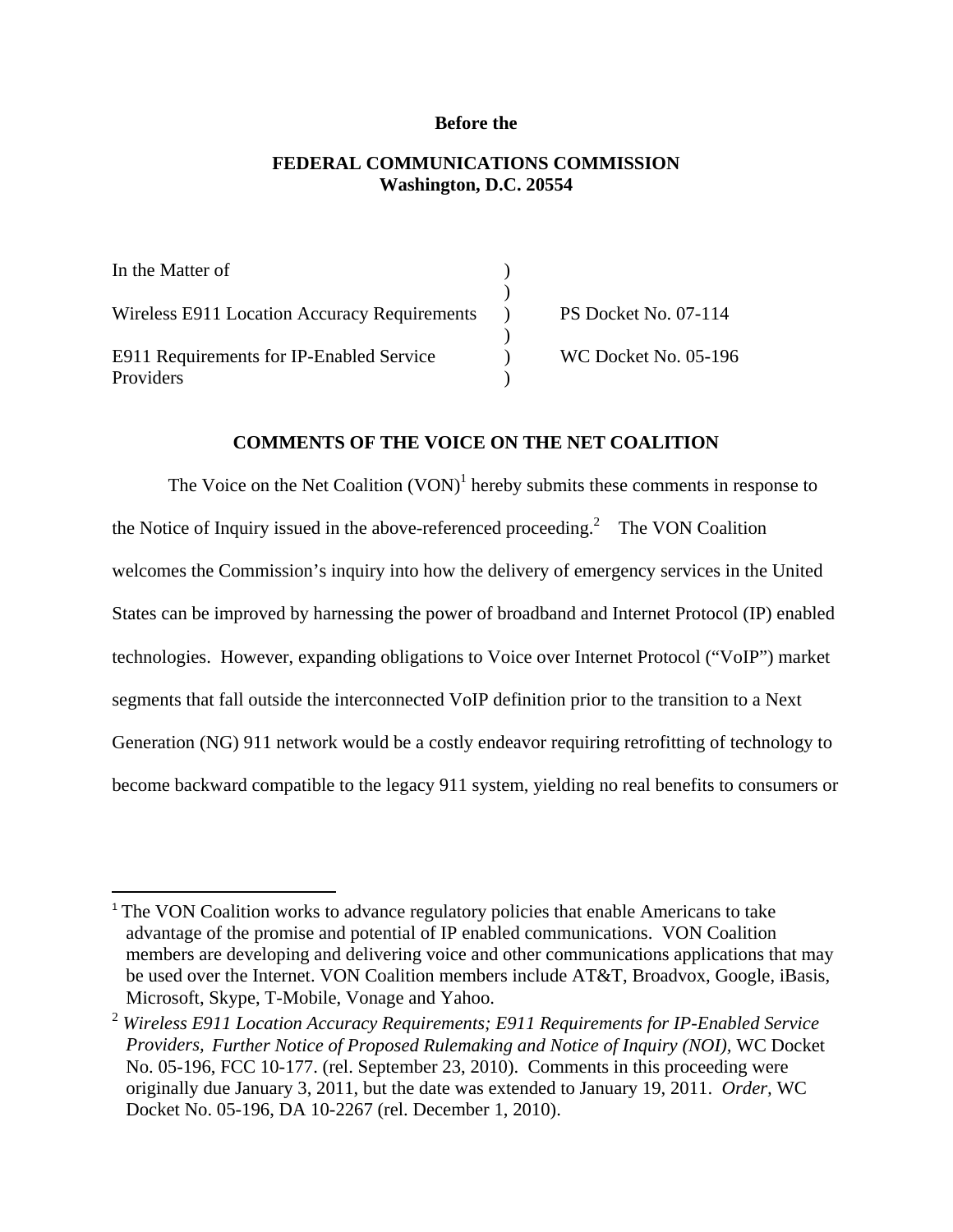public safety.<sup>3</sup> In particular, VON recommends that the Commission proceed cautiously as it considers expanding the existing E911 obligations to new communications services, applications, and devices.

 The VON Coalition and its members played a key role in facilitating the adoption of and compliance with the current E911 obligations for interconnected VoIP providers. By all accounts, interconnected VoIP deployment of E911 solutions has been a resounding success, resulting in the fastest and broadest onetime implementation of E911 in the history of public safety. The Commission's decision to require Interconnected VoIP providers to deliver E911 to its consumers was based in large part on consumer expectations regarding replacement telephony services. Wisely, the Commission recognized that various certain VoIP products, devices, services or applications might be an incidental part of the product while others would be adopted by consumers to enhance or supplement (and not replace) their primary voice communications. This decision to establish clear parameters based on whether a VoIP service was a replacement for voice telephony ensured that the IP industry would continue to invest and innovate in new products that bring tremendous value to consumers.

 It is unnecessary and counter to the goals of the National Broadband Plan and the Commission's interconnected VoIP rules to impose additional regulatory costs and burdens on the VoIP market segments that fall outside the interconnected VoIP definition. In addition, it is premature for the Commission to expand the E911 obligations to require automatic location information for nomadic or mobile VoIP. The technology needed to provide accurate location

<sup>3</sup> *See Framework for Next Generation 911 Deployment,* Notice of Inquiry, PS Docket No. 10- 255, (rel. December. 21, 2010) at para. 7 (finding that "today's 911 system remains reliant on increasingly antiquated analog or digital circuit-switched facilities. It is thus not capable of supporting certain functionalities made possible by a transition to broadband IP-based communications technologies –functionalities that have become commonplace in other communications systems.").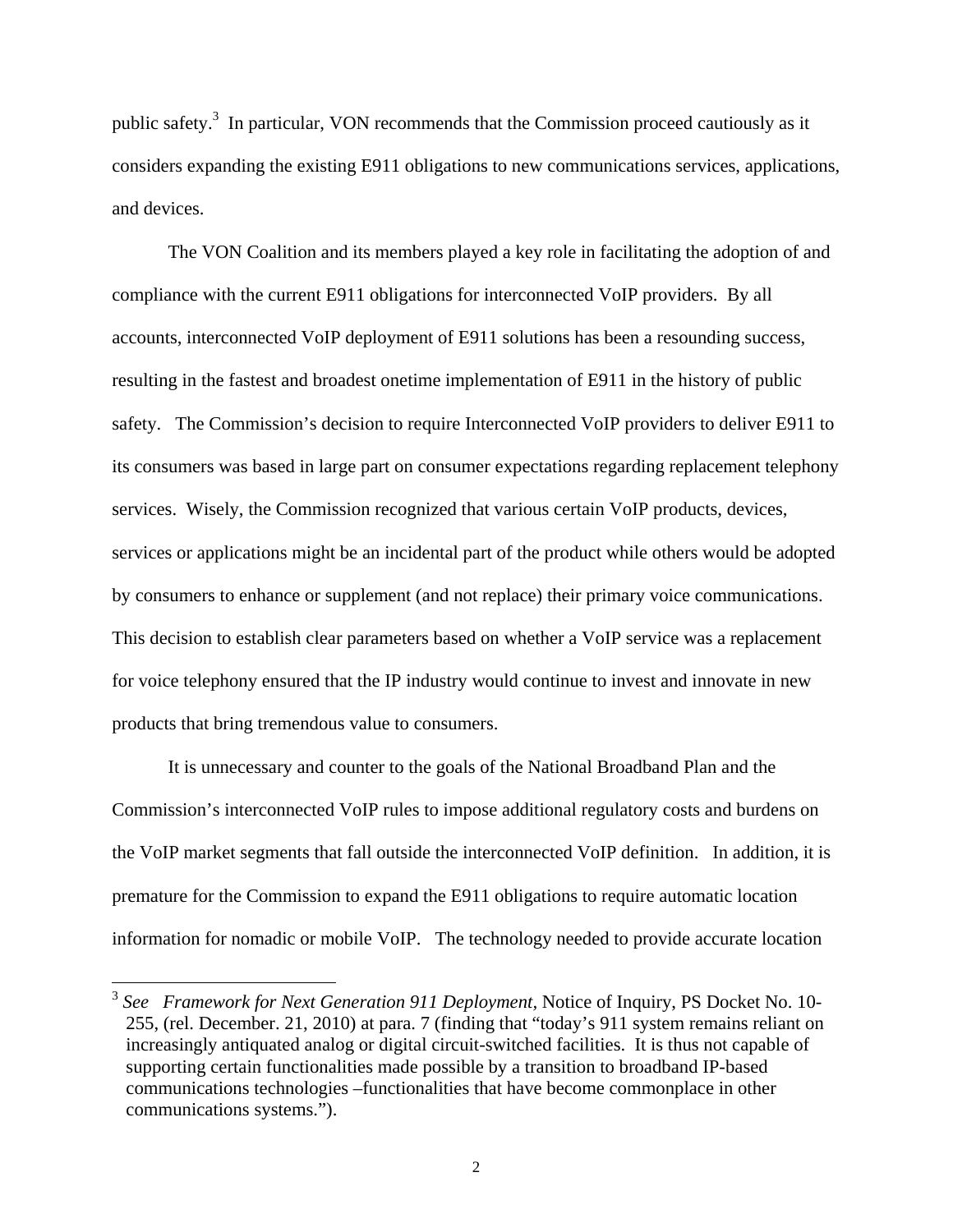information for some new applications and from hot spots is not yet readily or ubiquitously available. Industry groups and public safety organizations are working on addressing technical and other feasibility issues related to IP-enabled services next generation E911 deployment. The Commission should issue a Notice of Proposed Rulemaking in this proceeding only after those deliberations are completed, recommendations have been made, and the feasibility of implementing new E911 solutions for IP-enabled services is assessed.

## **BACKGROUND**

 The emergence of VoIP has transformed the way people communicate by disassociating the voice capability from the underlying network. People are no longer tied to telephones, locations or service providers. Practically any device that can access the Internet has the capability to make or receive a voice communication. Consumers can talk to people as they play games and shop online, using devices that look more like tablets, game consoles, televisions, and radios rather than telephones. Communication anytime, anywhere – as long as there is a broadband connection.

 The requirement that interconnected VoIP providers make available E911 service is less than six years old. Prior to that time, VON worked proactively with the National Emergency Number Association (NENA) to develop solutions that would allow VoIP subscribers to receive E911 functionality, by delivering 911 calls through the existing wireline E911 network. In 2005, using its authority under Title I of the Communications Act, the Commission required that E911 service be provided to interconnected VoIP customers as a standard feature of the service and be available from wherever the customer is using the service, whether at home or away from home.<sup>4</sup> Providers of an interconnected VoIP service with a nomadic feature (allowing the VoIP services

1

<sup>4</sup> *E911 Requirements for IP-Enabled Service Providers (VoIP 911 Order and NPRM),* First Report and Order and Notice of Proposed Rulemaking, WC Docket No. 05-196 (released June 3, 2005) at para. 1.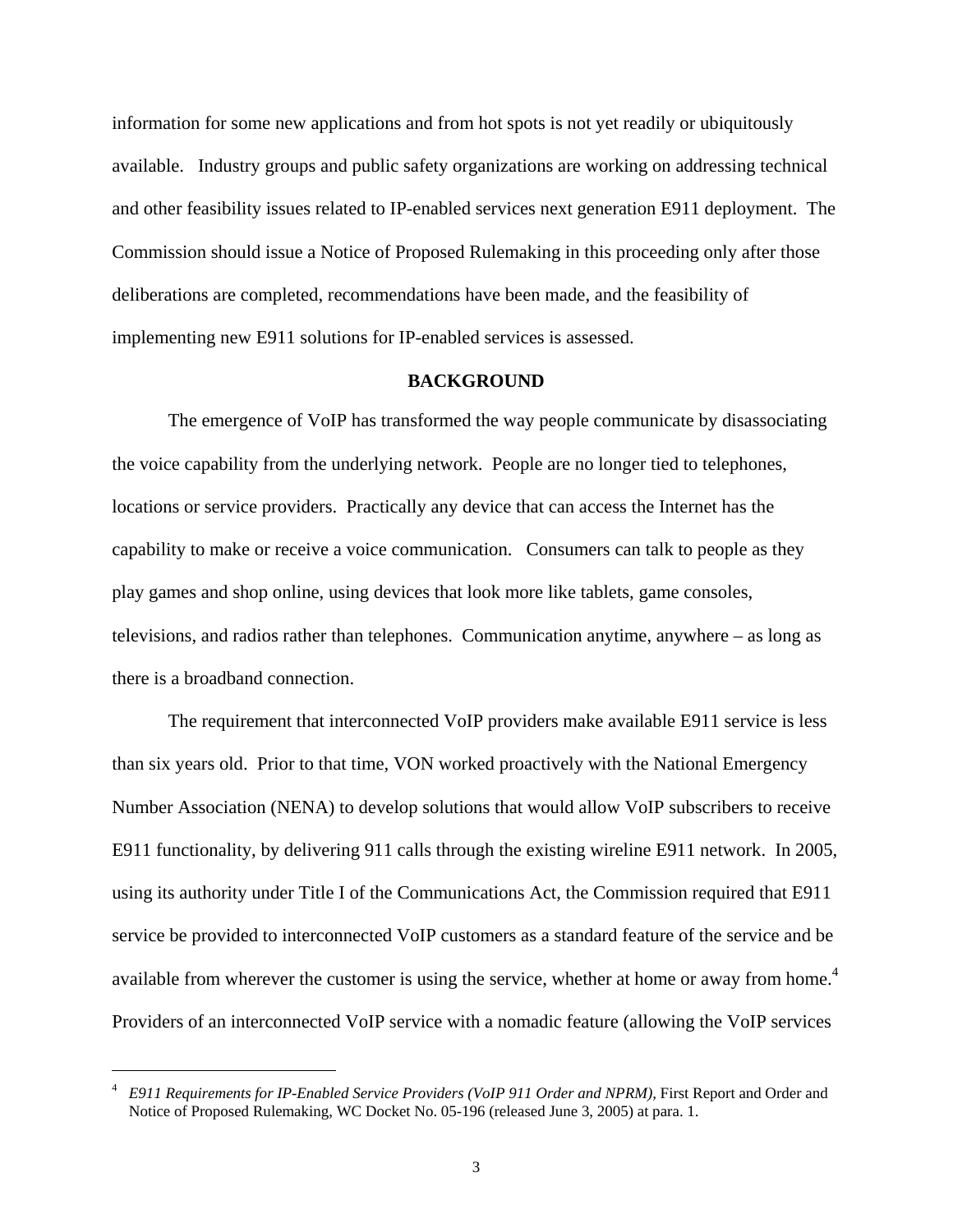to be used from different locations, as long as a broadband connection is available) also were required to have a mechanism in place that would allow subscribers to update and register their new location because it was not possible for the VoIP provider to otherwise know the subscriber's location.<sup>5</sup> The Commission's decision to require interconnected VoIP providers to provide E911 service was largely grounded in the theory that interconnected VoIP was used as a replacement for traditional PSTN telephone services and that consumers had a reasonable expectation of access to E911 services when using VoIP with telephone-like devices.<sup>6</sup>

 The Commission also noted in the *VoIP 911 Order and NPRM* its intention to address in a future order an advanced E911 solution for interconnected VoIP that included a method for determining and updating a user's location without assistance from the user.<sup>7</sup> The Commission also sought comments on expanding E911 obligations to VoIP services not fully connected to the public switched telephone network (PSTN). $^{8}$  Finally, the Commission asked whether the use of wireless broadband connections, such as Wi-Fi or WiMax, would impact the applicability of the E911 obligations for interconnected VoIP providers.<sup>9</sup>

 The Commission has not issued a subsequent order and six years later, in the wake of significant growth in new voice applications to meet consumer demand and the rise of new market segments that fall outside the interconnected VoIP definition, the Commission is once again reexamining these questions. The current *NOI* asks whether there are any advanced technically-feasible and commercially-available technologies that permit portable interconnected VoIP service providers to automatically identify a user's location though the VoIP provider is

 $^{5}$  *Id.* at para. 46.

*Id.* at para. 23.

<sup>7</sup> *Id.* at para. 57.

<sup>8</sup> *Id.* at para. 58.

*Id.* at para. 59.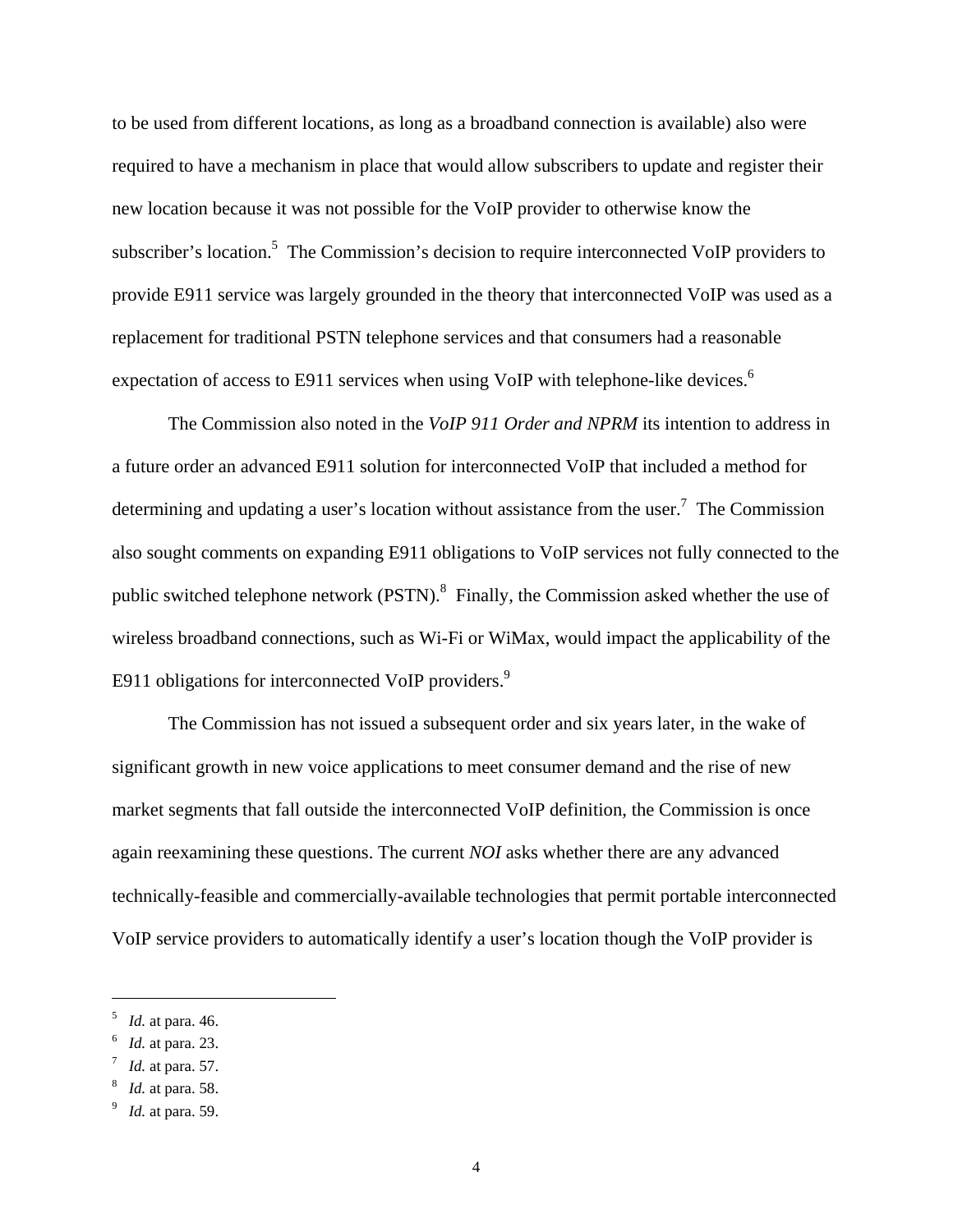not providing the underlying Internet access and would require the assistance of a third party to provide that location information. The Commission also asks in the NOI whether it should require automatic detection of a user's location prior to enabling calling features for a VoIP service, application, or device, which perhaps may be better asked after the initial question regarding the availability and cost of automatic location technology is answered. The Commission also asks again whether the VoIP 911 rules should be applied to VoIP services and applications that do not meet the interconnected VoIP definition (found at Section 9.3 of the Commission's rules), and whether it has the statutory authority to do so.<sup>10</sup>

 Finally, the Commission recognizes the growth in the use of smartphones, mobile computing devices, and software applications that allow new voice calling capabilities. Accordingly, the Commission seeks comments on the expectation of consumers using these technologies to dial 911 and have the PSAP know where they are located. The Commission also seeks comments on whether any of these new devices, applications, and services should be subject to 911 and E911 requirements and, if rules are adopted, what a reasonable timeframe for compliance would be. Further, the Commission asks whether it should encourage industry solutions rather than regulatory requirements to address 911 calling capabilities, whether requirements should be different based on whether the service is accessed through a CMRS network or a Wi-Fi connection, and whether certain disclosures to consumers should be required if 911 services are not supported.<sup>11</sup>

<sup>10</sup>*NOI* at paras. 29-31. 11 *Id.* at paras. 36-41.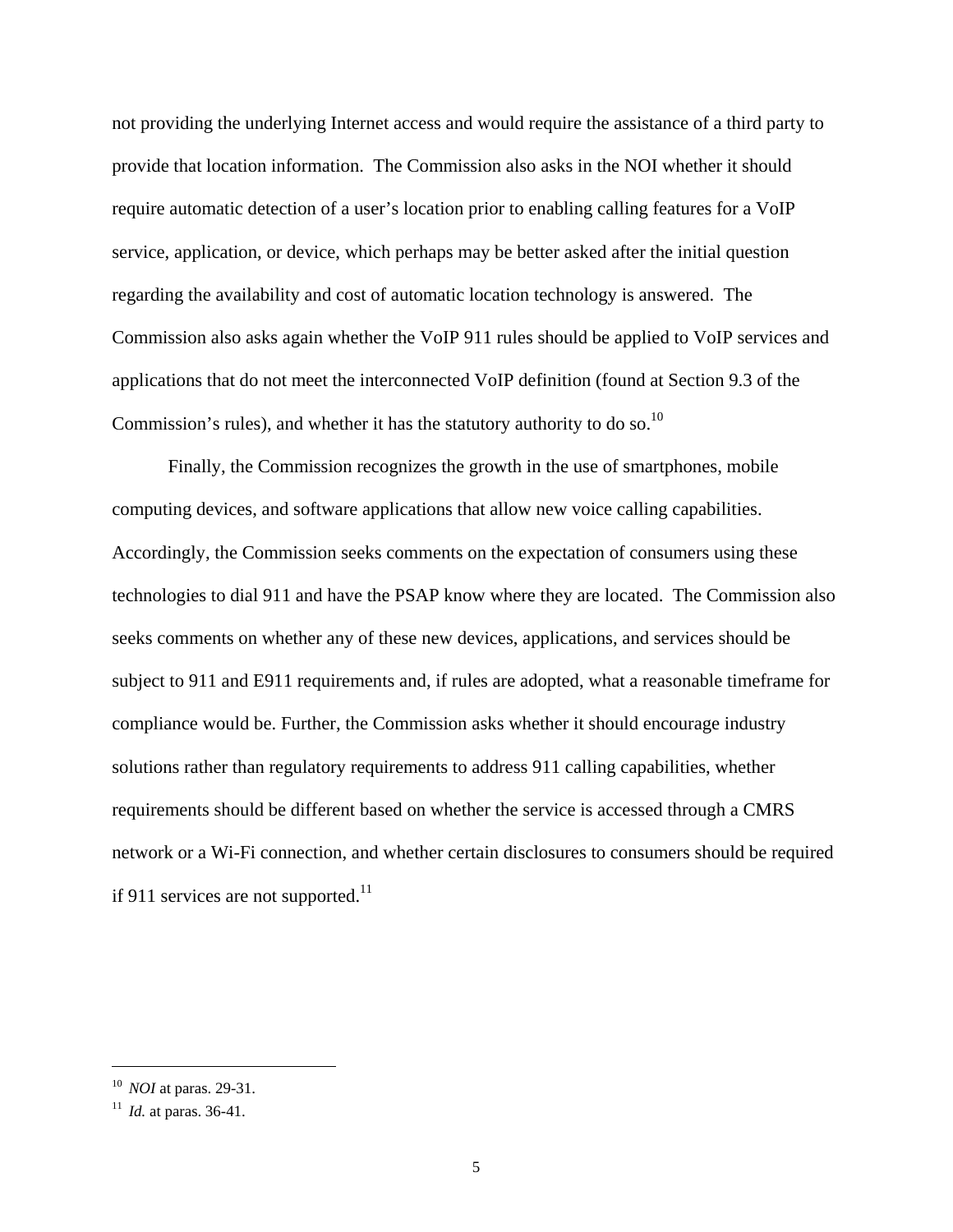#### **DISCUSSION**

#### **I. Technical and Operational Obstacles to Providing ALI on Nomadic VoIP 911 Calls**

 Nomadic (or portable) VoIP services are provided through wireline (cable, DSL, fiber) or wireless connections, including WiMax, Wi-Fi hot spots, and Wireless Local Area Networks ((WLANs) at the user's locations. With increasing frequency, many VoIP applications are affiliated with mobile computing devices, either laptops, tablets, or smartphones that rely on wireless technology. Some of these VoIP applications provide outbound calling only, with no discreetly identifiable telephone number attached to the VoIP services, thus making it impossible to provide a call back number to the PSAP.<sup>12</sup> Moreover, VoIP applications typically do not have an inherent location functionality; rather, they must rely on other sources for the location information: including unaffiliated network access providers; third party location solutions providers or platform location APIs. Unfortunately, these sources of location information currently are not well developed and face a number of challenges, including:

- Existing 802.11 standards for enabling automatic location have significant practical limitations as they would require upgrading (and, more likely, replacing) not only tens of millions of Wi-Fi access points, but also the hundreds of millions of existing Wi-Fi enabled handsets and other devices that would also require the updated hardware and chipsets.
- Calculating location based on Wi-Fi signal "Time of Arrival" (TOA) technologies or measuring signal strength has significant limitations and challenges, particularly in indoor environments.

 $12$  Often the functionality of nomadic VoIP products is not limited to voice calling but also enables the consumer to utilize other information services such as screen sharing, chat, and video calling.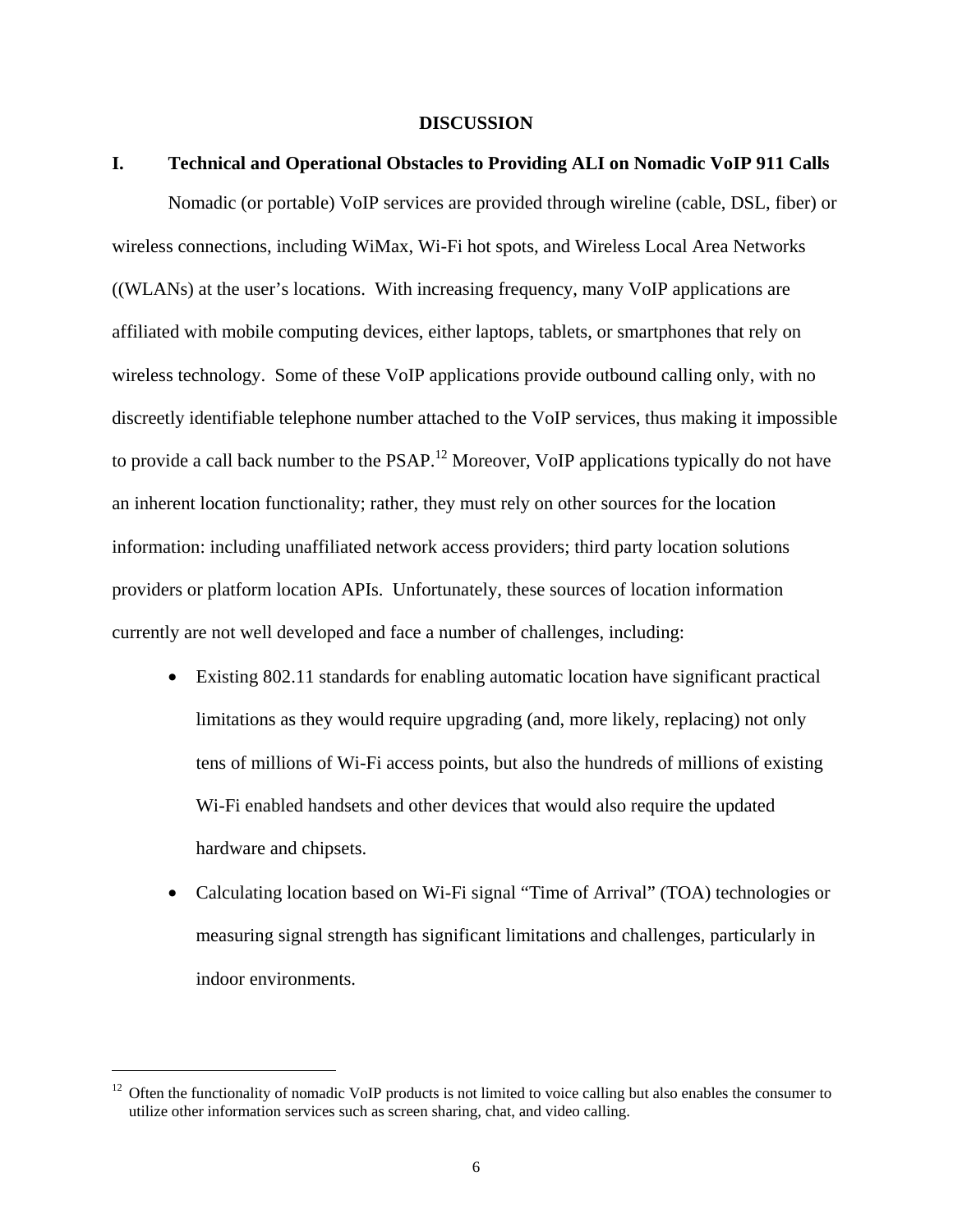- Commercially available location based services are not sufficient to support emergency location.
- Even if location information can be accurately generated, there are significant practical limitations in making that information useful to PSAPs, particularly in campus and in-building environments where public safety officials likely will not have access to detailed maps of the campus or building.

*Limitations in 802.11 location standards.* With respect to obtaining location information directly from WLAN access points, the IEEE 802.11 specifications<sup>13</sup> that could enable the automatic location of an access point have not been tested or certified by the Wi-Fi Alliance (the body that certifies Wi-Fi access technologies). Thus, these specifications have not been widely implemented either within access points or the chipsets in devices communicating with those access points. As a result, even if 802.11 location standards were adopted and certified by the Wi-Fi Alliance, these solutions could only be implemented through the physical upgrade to (or more likely replacement of) the tens of millions of access points currently deployed throughout the country as well as upgrades to the chipsets in the tens of millions of wireless devices communicating with those access points, including those at airports, coffee shops and book stores, where the Commission may lack authority to require such changes . Thus, relying on these 802.11 standards is not a practical solution.

*Calculating a Wi-Fi user's location.* Regardless of the manner in which an access point can convey its location to a wireless device (e.g., 802.11, DHCP), there are significant challenges in accurately locating the user communicating with that particular access point at any given time. In the case of a "hot spot" (i.e., a single access point as opposed to a WLAN with multiple access

 $13$  IEEE 802.11k is designed to provide geospatial location of an access point, and IEEE 802.11y is designed to provide civic location, but neither of these specifications has been appropriately tested and certified – much less deployed.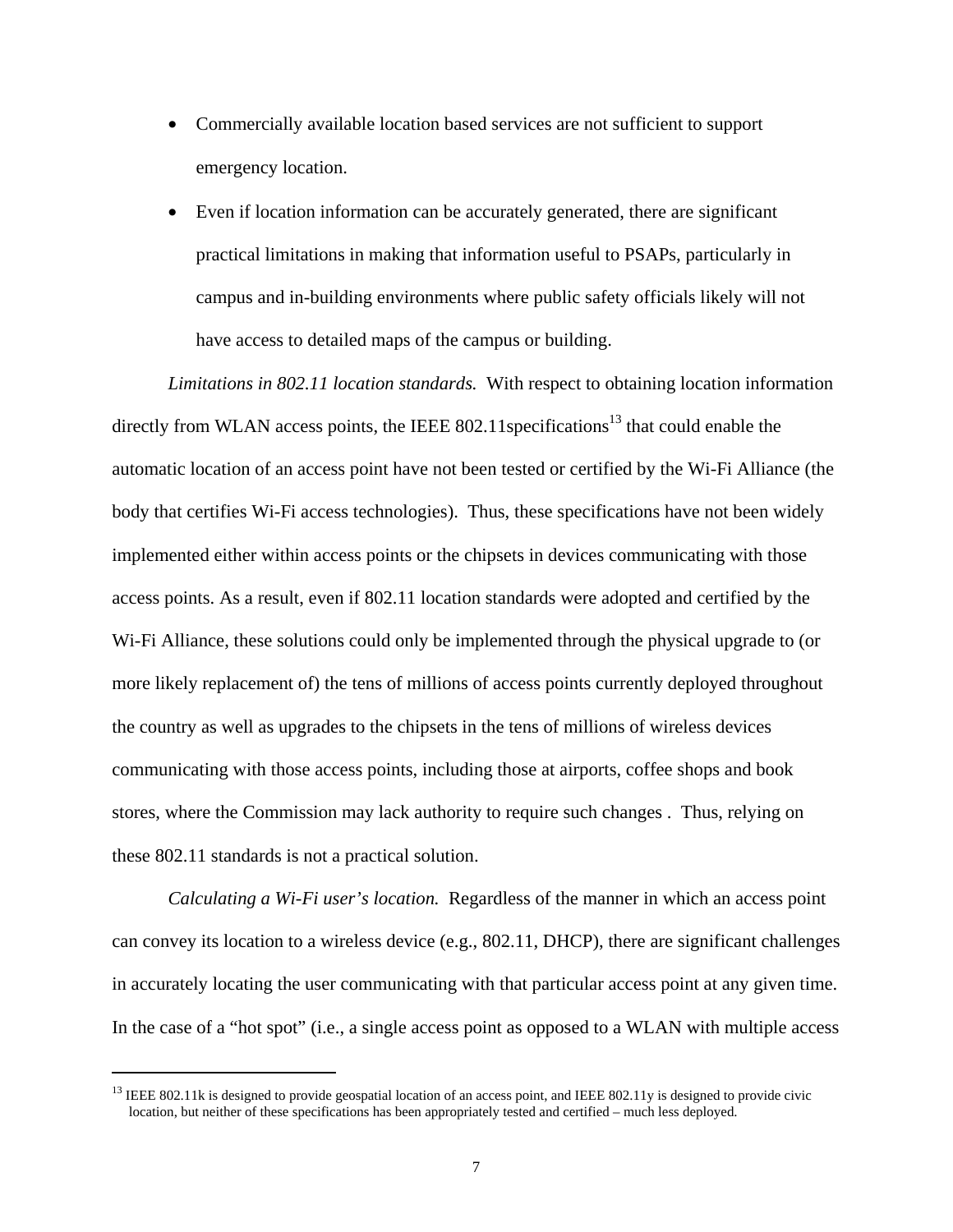points), users theoretically can be located by a civic address loaded into the "hot spot" (e.g., Joe's Coffee Shop at  $10<sup>th</sup>$  and L). However, given the intended propagation of a single access point (oftentimes more than 100m) and the possibility that a device will remain connected to that access point even outside the intended range, there can be significant uncertainty in the location information. For example, a user who connected at the coffee shop may stay connected to the coffee shop's "hot spot" even after the user has walked out of the store. Moreover, if that coffee shop is inside a shopping mall, the user could be in an entirely different store inside the mall when he or she calls "911," yet the PSAP will be provided the coffee shop's location information.

 In the case of WLANs, network access providers may be able to determine a user's location by relying on access point or station measurements, e.g., signal strength or time of arrival (TOA), rather than direct communication between the station and access point. Notably, TOA measurements typically require hardware support within the user's device or the access point, and most devices with WLAN chipsets in use today do not include that supporting hardware. Therefore, the most likely approach to calculating location would be the use of signal strength measurements.

With respect to measuring a user's location using the signal strength approach, there are two significant challenges.<sup>14</sup> First, the accuracy of the location provided within a WLAN is only as good as the location information that has been programmed into each of the wireless access points, as well as the signal measurements and propagation model. In deployments that utilize multiple access points (e.g., a WLAN), such as an enterprise or campus environment, companies

 $<sup>14</sup>$  In addition to the technical challenges described herein, there are practical limitations. In some situations, WLAN</sup> access is not available to "anyone." Many enterprise networks do not enable unauthenticated access to their networks, and instead require some kind of sign-up procedure for "guest access." Oftentimes, this "guest access" comes with restrictions on access to services such as VoIP and/or location.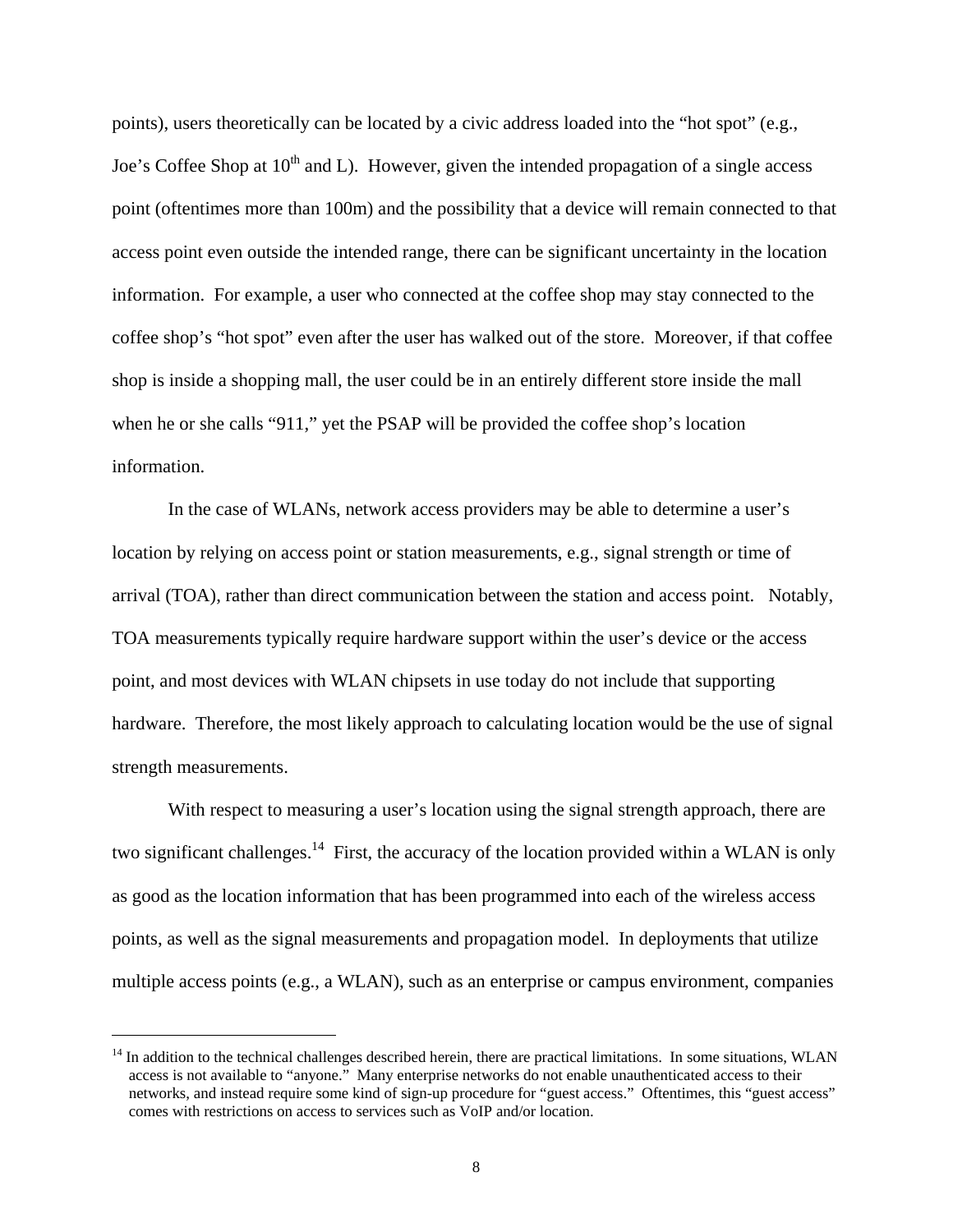typically do not determine (much less record and manage) the geospatial or civic location of each access point as part of the WLAN installation process. Therefore, significant effort would be required to determine the geospatial and/or civic location of each access point within a WLAN to enable accurate location calculation – using, e.g., strength of signal – to be made and provided to a PSAP. The expense and time needed to build a database of such magnitude could be prohibitive because the location of access points may change frequently.

 Second, wireless indoor location is particularly challenging due, among other things, to the propagation challenges presented inside buildings. Location estimates indoors are complicated by walls, floors, metal pipes, and ceilings, resulting in wireless devices attaching to Wi-Fi access points that are not necessarily the nearest station. In fact, devices can remain associated with a wireless access point even though the user may have wandered outside the range within which data can be reliably decoded. Therefore, as noted above in the "hot spot" example, a simplistic approach that assigns the user's location based on the location of the access point to which the device is associated can result in location estimates that are wildly inaccurate. Similarly, the accuracy of a strength-of-signal measurement can be negatively impacted by a bathroom wall where water pipes can interfere with signal propagation, i.e., reduce the strength of that signal, and suggest that an access point is much farther away from the user than it actually is. Even excluding these effects, WLAN location estimates can have significant uncertainty regions due to the distance of an access point's intended propagation (e.g., 100m at 1 Mbps). In an indoor environment this uncertainty region is exacerbated by the fact that the 100m range can span multiple floors.

*Commercial location based services are not sufficient.* Although there are available APIs that in theory could be used with VoIP applications to enable the receipt of location

9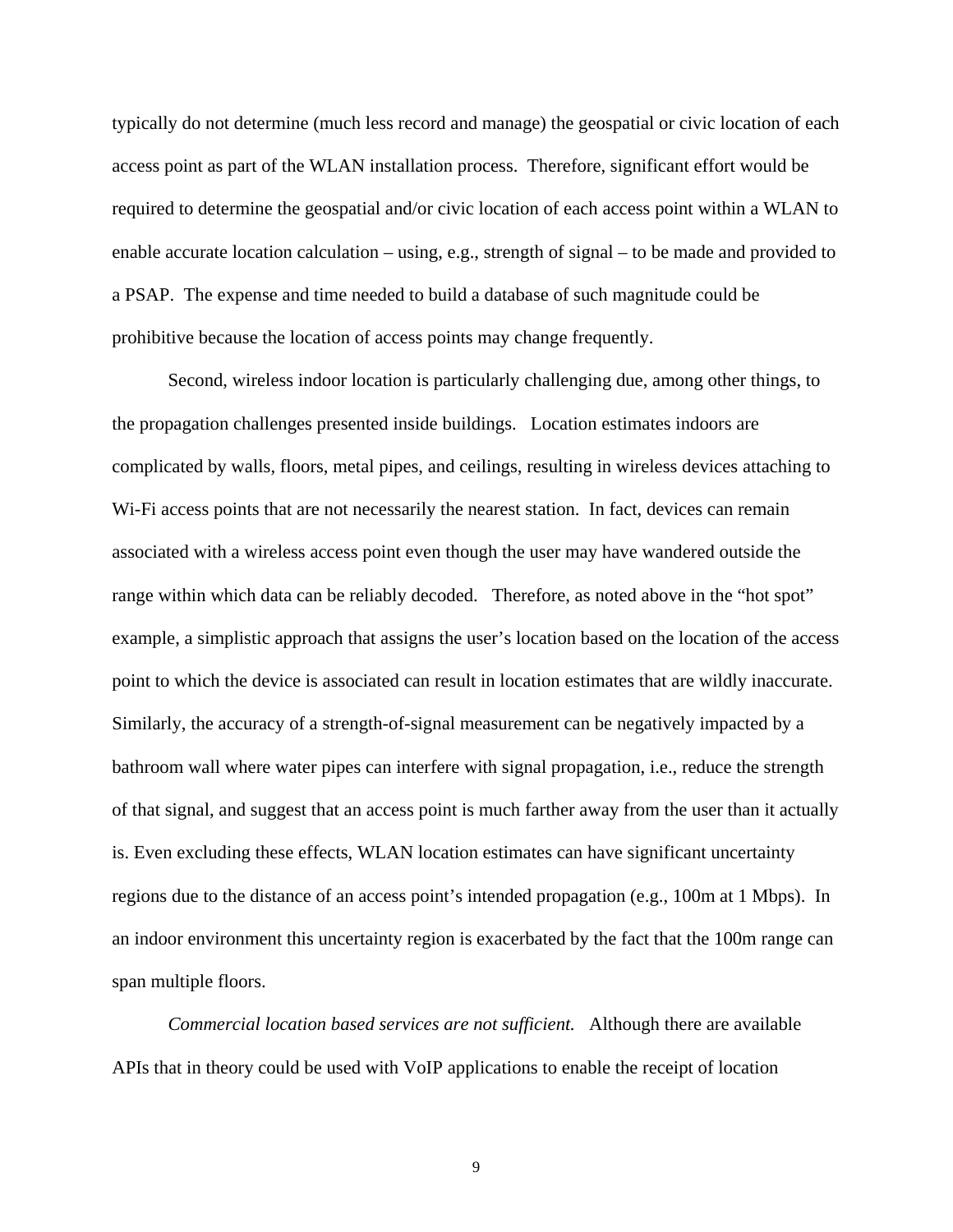information, those APIs are not designed for use with emergency services. For example, these third party services (e.g. Google, Skyhook) may not provide civic location, or if they do, the civic location may not be able to be validated in the Master Street Address Guide ("MSAG"). Moreover, as free Wi-Fi is becoming increasingly common, requiring those Internet access providers to offer location services will be costly, thereby significantly impacting these business models. So, unless the handset or other device has GPS, or is within the premises of an access network with a location-capability, it may not be able to obtain location information suitable for conveyance to the PSAP since commercial location based services may not provide a viable alternative.

*Making location useful for PSAPs.* Even assuming an accurate indoor geospatial location could be ascertained, the information conveyed to a PSAP is only useful if the PSAP has something with which to compare it. For example, geospatial location information – particularly if it is accompanied by confidence factors and/or uncertainty – would only be useful if the PSAP has a detailed map of the inside of the building from which the call was made so that PSAP personnel could translate the geospatial location information to a civic address/location within the building. Today, building floor plans are not available to the PSAPs and there are no standards for PSAPs to store or process this information. Moreover, there would be significant practical implications (time and expense) in attempting to map every building in the United States and provide those maps in a standardized form to every PSAP (as well as keeping those maps up to date). Therefore, in considering the technical limitations of wireless location in WLAN networks and "hot spots," the Commission must also consider the practical realities of making that technical information useful to first responders.

10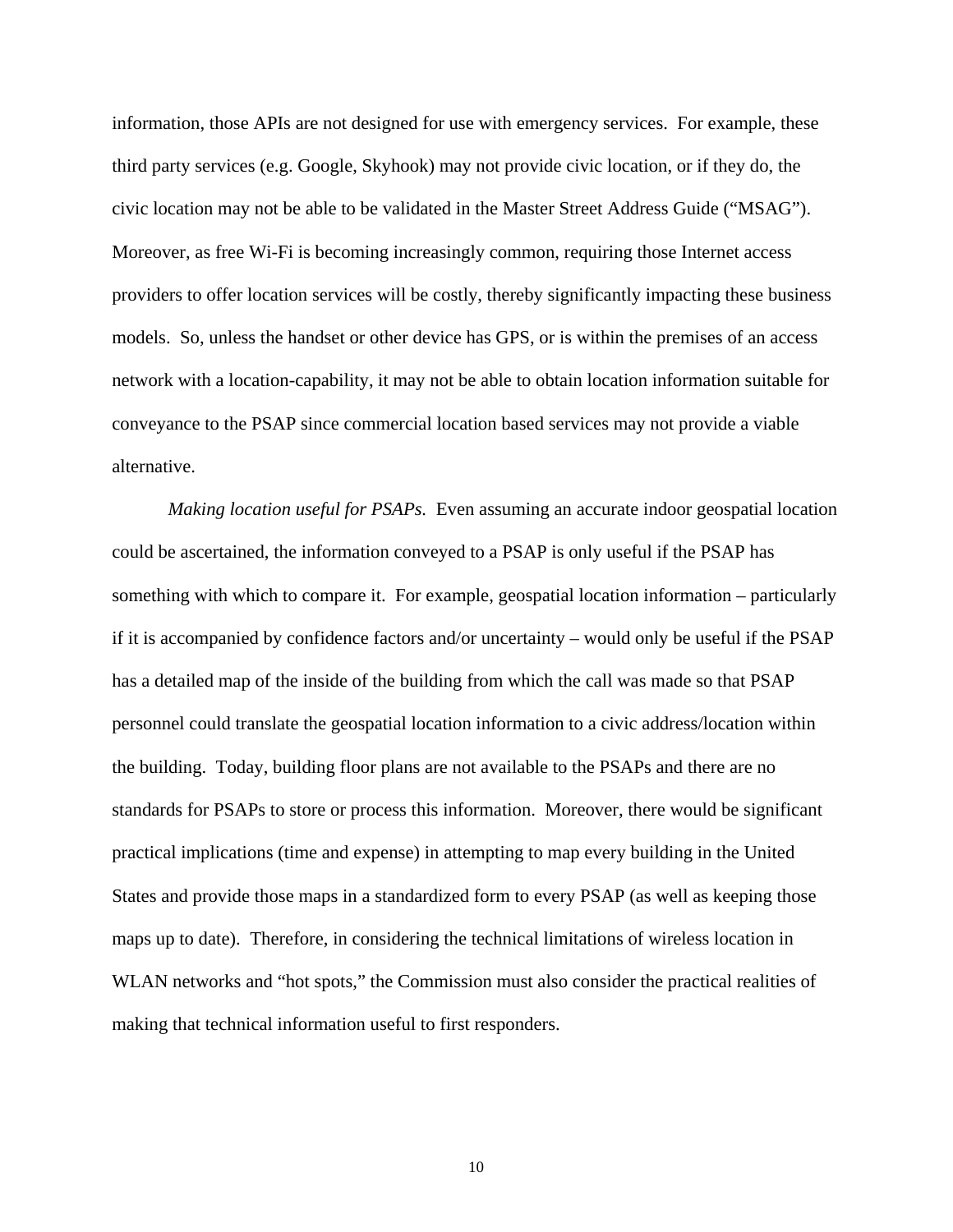Finally, until PSAPs upgrade their networks to IP, the cost of retrofitting legacy devices that do not support location will be significant and possibly prohibitive.<sup>15</sup> Adding location capabilities to VoIP also may imply changing the transport from User Datagram Protocol (UDP) to Transmission Control Protocol (TCP), because otherwise the messages could fragment, resulting in potential reliability issues. Today the majority of Session Initiation Protocol (SIP) handsets (and SIP trunks) utilize UDP transport. As a result, nomadic location often will have to be accomplished by proxies acting on behalf of devices that cannot be retrofitted to support location and/or SIP over TCP/Transport Layer Security. Requiring providers to make these costly changes as a transitional mechanism until PSAPs have upgraded to IP technologies may be detrimental to the VoIP industry while providing only minimal benefit for users or first responders.

#### **II. The Commission Should Not Expand VoIP 911 Requirements at this Time**

 Many services, products and applications today include an incidental voice communications features that may be categorized as VoIP but that alone does not mean all such services, products and applications are intended to replace PSTN voice services or even share the same market segment as interconnected VoIP services. In examining whether it should expand the current 911 requirements to current services, products or applications or impose the requirements on new services, products or applications, the Commission should consider a number of factors, including the core functionality of the service, product or application, not incidental features, the primary purpose for which the service, product or application is designed

<sup>&</sup>lt;sup>15</sup> NG911, which will eventually replace the present 911 system, is comprised of managed IP-based networks and elements that augment present-day E9-1-1 features and functions and add new capabilities, including the provision of access to emergency services from all sources, and multimedia data capabilities for PSAPs and other emergency service organizations. See http://www.nena.org/ng911-project. For additional discussion of the challenges of generating and delivering accurate, real-time location information, see *A National Plan for Migrating to IP-Enabled 9-1-1 Systems*, published by the National E9-1-1 Implementation Coordination Office, September 2009, at pp. 6-10 – 6-11.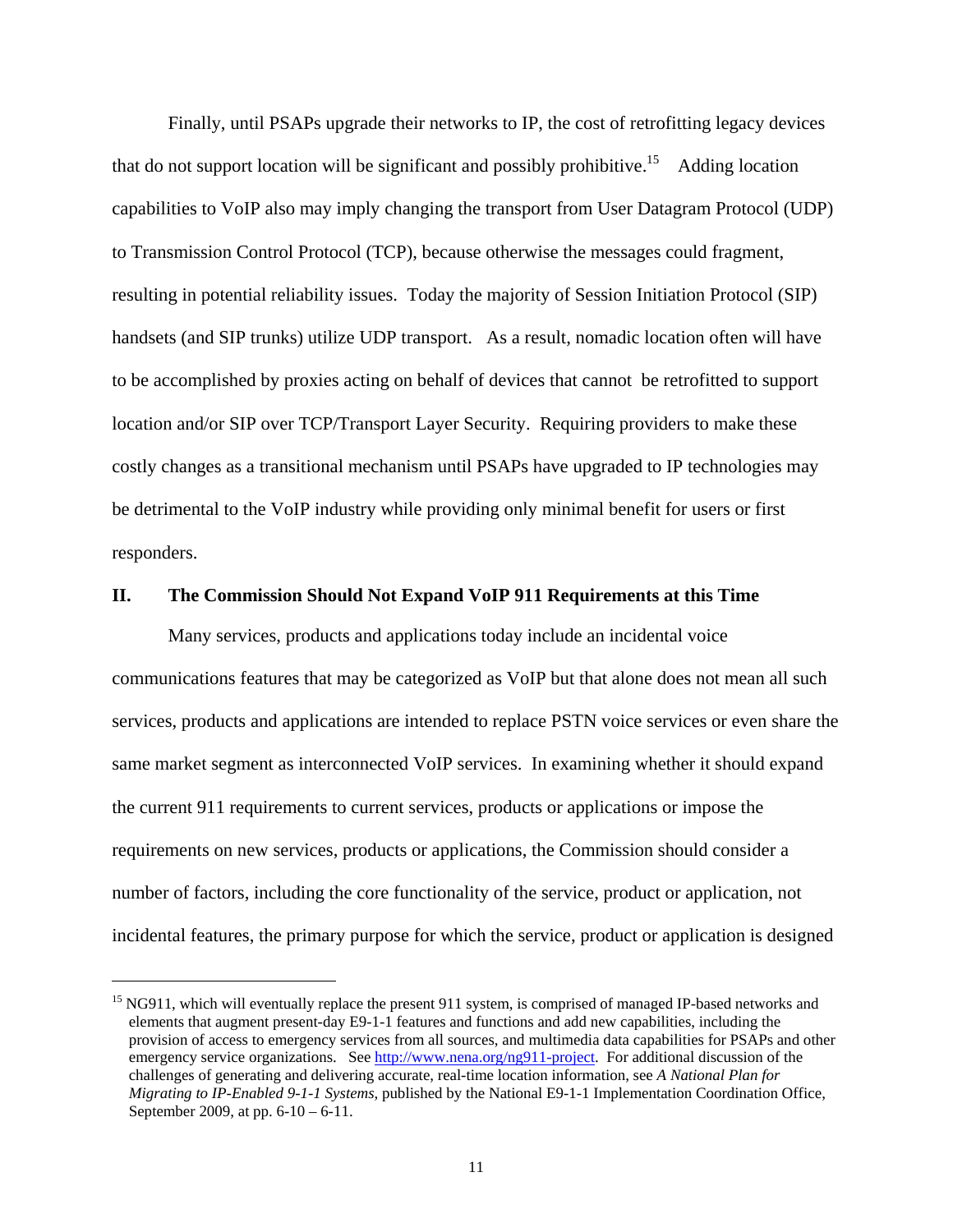and marketed, and consumer expectations about the functionality and features of the product. Game consoles, music players (similar to iPods) and tablets (similar to iPads), all of which are capable of providing a voice communication through IP built into the device or available as a third party download, should not be perceived by the user as a substitute for telephone service and the product and device functionalities do not create a reasonable expectation that the user of the device can call 911.

 Gaming products such as the Xbox and Xbox Live Service are examples of services and products that includes a voice component but which have as their primary purpose gaming and not the provision of voice communications services. To enrich the gaming experience, some gaming products allow users to have voice conversations. But, those voice features do not convert gaming services or products into a telephone, particularly when that service or application has no ability to connect to any PSTN number, much less a PSAP.

 Nomadic VoIP applications are not expected to be a viable replacement for traditional wireless services in the near term. Public resources would be better used for educating consumers and setting appropriate expectations, e.g., limits of nomadic VoIP's location capabilities, the appropriate services and devices from which consumers can expect to make E911 calls. More importantly, given that the Commission has already mandated E911 on wireless calls – including on mobile devices for which a customer may only have a data plan (i.e., no voice service) – and wireless carriers have invested hundreds of millions of dollars to enable location capabilities on wireless networks, the public interest is better served by educating the public to dial 911 on their wireless phones rather than launching a VoIP application that is running over the wireless network and using the VoIP application to make an emergency call.<sup>16</sup>

<sup>&</sup>lt;sup>16</sup> A small fraction of all emergency calls are VoIP, and of those, it is likely that the vast majority are from static installations (e.g. Cable/FIOS/DSL VoIP). For example, in Laupeer County Michigan during 2010, slightly more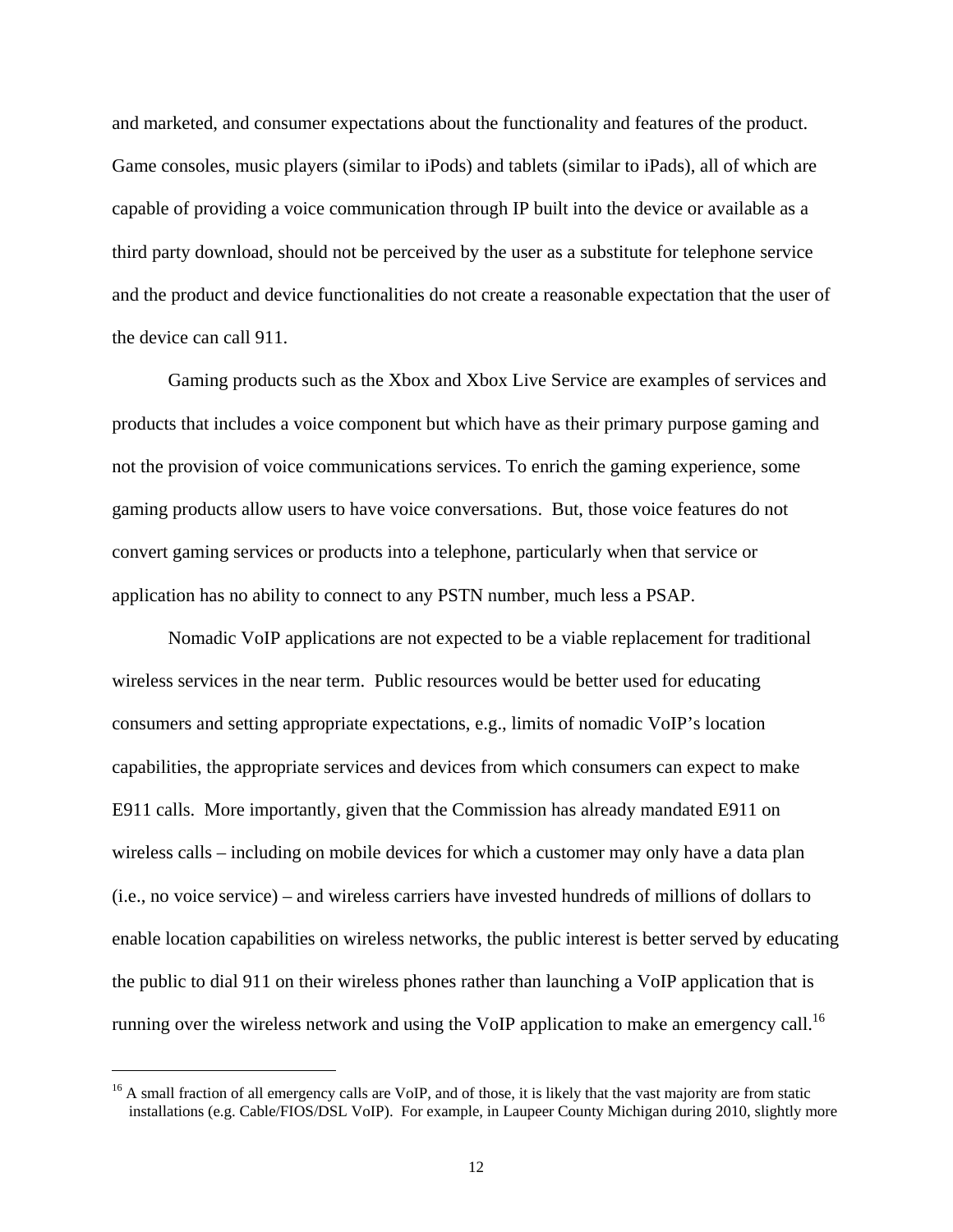Finally, the Commission should recognize that the market for IP communications continues to develop and that the decisions it makes in this proceeding should promote, not stifle, investment, innovation and development. Proscriptive rules ultimately could cause more harm than good for all consumers and create precedent for actions by other countries.17 There is a real risk to innovation if the Commission begins to blur the previously established clear lines and expectations created in the definition of interconnected VoIP and mere inclusion of an incidental voice communications capability or consumer adoption of VoIP applications to enhance their traditional voice services were to trigger 911 obligations on these innovative applications, products and services. New burdensome regulations on non-interconnected VoIP providers would create a disincentive for manufacturers, software developers, and application providers – many of whom are not otherwise subject to Commission jurisdiction - to add voice capability to emerging services and applications that were designed for purposes and market segments other than serving as a functional substitute for telephone services. As a result, rather than encouraging consumers to rely on their portable VoIP service or application for 911 calls, the Commission should reinforce rather than confuse consumers' expectations by maintaining the clear definitions associated with providers who currently deliver emergency service connectivity: wireline, wireless and interconnected VoIP providers.

than 1% of 911 calls were from VoIP providers (see http://www.lapeercounty911.org/stats.htm); and, in McLennan County, Texas during 2009, less than .4 percent of the calls were from VoIP (see http://mcead911.org/our-history/9-1-1-call-volume-statistics).

 $17$  Other countries (such as Canada) have looked at the benefits vs. costs of mandating location capabilities on nomadic 911 and decided that it is not justified. (see http://www.crtc.gc.ca/eng/archive/2010/2010-387.htm.